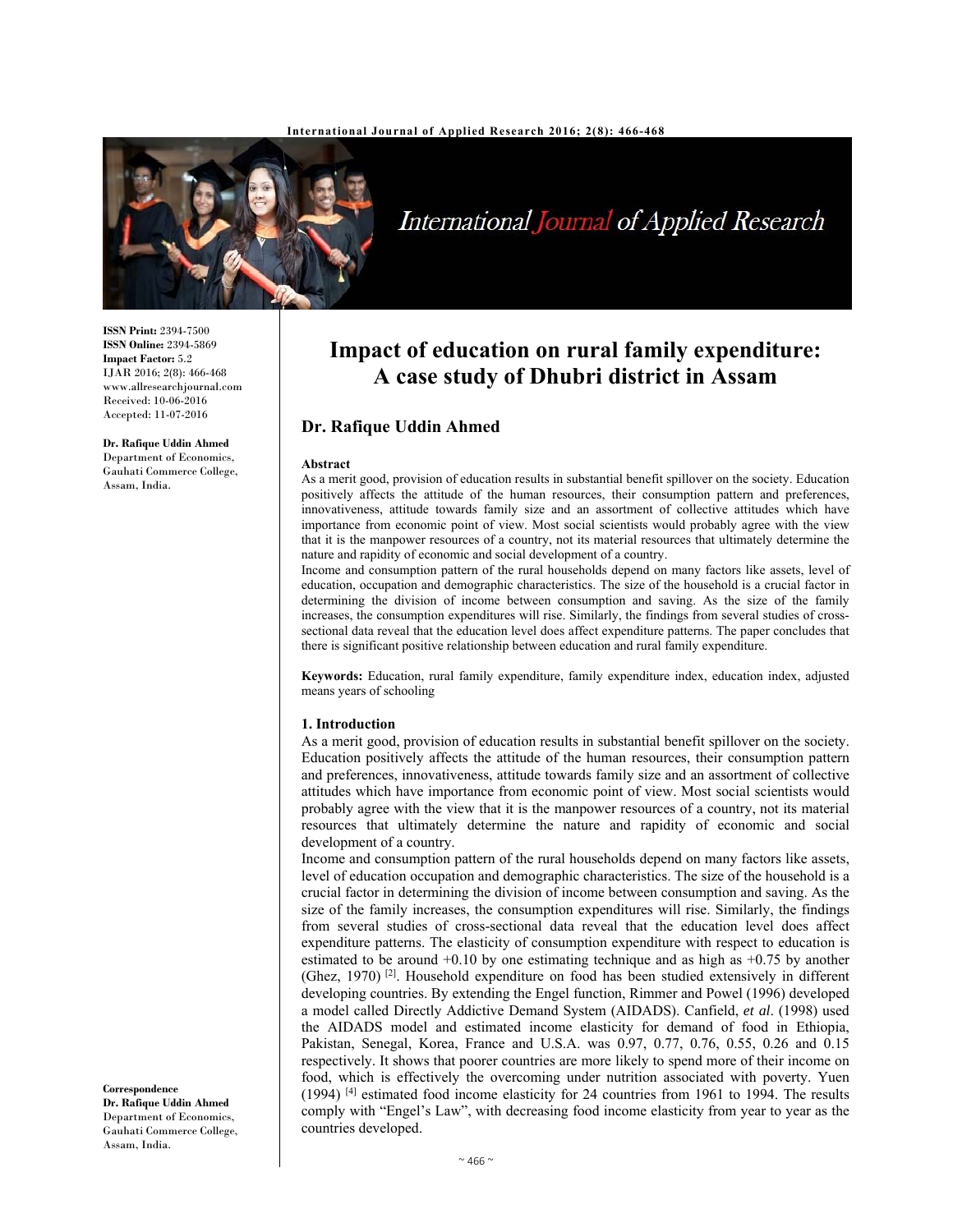## **2. Objectives**

The main objectives of the paper are as follows:

- To study the educational status of the sample villages.
- To study the nature of household expenditure in sample villages.
- To study the impact of education on rural household expenditure.

# **3. Hypothesis**

The paper wants to test the following null hypothesis: *"Rural household expenditure is unaffected by the educational attainment of the rural people"* 

## **4. Methodology**

The present study covers the Dhubri district of Assam. The study covers all types of household, ethnic groups and communities on the random sampling basis. The data required for the study have been collected from ten sample villages viz. Atgharitari, Bhangaduli, Borobalarchar, Boromera, Choto Pokalagi, Digholtari, Kaimarichar, Khalisamari, Lohajani and Mora Gadadhar through field investigation. In each village 15 households were selected randomly for collecting necessary primary statistics. The data collection was done in 2014. SPSS software package is used to run a regression line. On the basis of the estimated regression line, the hypothesis is tested. To explore the relationship between education and rural family expenditure, the following model is constructed

 $FEI = a + \beta$ .  $EI+U$ Where, FEI= Family Expenditure Index EI= Education Index The general formula to transform a raw variable, say X, into a unit-free index between 0 and 1, which permits different indices to be added together have been used in the study. *x* index  $\frac{x - \min(x)}{\max(x) - \min(x)}$ 

Where,  $min(x)$  and  $max(x)$  are the lowest and highest values the variable can attain respectively.

## **5. Educational Attainment of Household Heads in Sample Villages**

Research studies suggest that educational attainment and skill knowledge of the household heads eventually to a large extent determines the achievements of their other family members. The following Table-1 shows the educational attainment of the head of the households surveyed in the sample villages of Dhubri district.

| Table 1: Educational Attainment of Household Heads in the Sample Villages |  |  |  |
|---------------------------------------------------------------------------|--|--|--|
|                                                                           |  |  |  |

| S. No. | <b>Villages</b> | <b>Level of Education Completed</b> |               | <b>Exact Years of Schooling</b> | <b>Mean Years of Schooling</b> |        |
|--------|-----------------|-------------------------------------|---------------|---------------------------------|--------------------------------|--------|
| 01     | Atgharitari     |                                     |               |                                 | 67                             | 4.4667 |
| 02     | Bhangaduli      | h                                   |               |                                 | 56                             | 3.7333 |
| 03     | Borobalarchar   |                                     |               |                                 | 62                             | 4.1333 |
| 04     | <b>Boromera</b> | 4                                   |               |                                 | 76                             | 5.0667 |
| 05     | Choto Pokalagi  | h                                   | $\mathcal{L}$ |                                 | 73                             | 4.8667 |
| 06     | Digholtari      |                                     |               |                                 | 57                             | 3.8000 |
| 07     | Kaimarichar     | 8                                   |               |                                 | 46                             | 3.0667 |
| 08     | Khalisamari     |                                     |               |                                 | 57                             | 3.8000 |
| 09     | Lohajani        |                                     |               |                                 | 78                             | 5.2000 |
| 10     | Mora Gadadhar   | ◠                                   |               |                                 | 46                             | 3.0667 |
|        | Total           | 51                                  | 13            |                                 | 618                            | 4.1200 |

**Source:** Field Survey

It is revealed from the table that no household head completing higher education is found in Atgharitrari, Bhangaduli, Borobalarchar and Kaimarichar villages. Most of the respondents of these four villages were reported to have completed basically primary level of education. The concept of Mean Years of Schooling (MYS) is relevant in this paper which was used by the Human Development Report Office of the United Nations Development Programme (UNDP) as one of the education indicators in the computation of the Human Development Index (UNDP, 2010). The MYS indicates the average number of years of schooling completed of a country's population; exclusive of years spent repeating individual grades. In addition to the completed years of education, incomplete education may also be considered for exact assessment which is calculated on the basis of actual years of completed education without having any relation to level of education completed. In the present study, the researcher has used 'Adjusted Mean Years of Schooling' in order to be more specific and to get appropriate idea about the educational attainment of the household heads and to construct a more reliable education index (EI). The total years of schooling completed is found to be highest in the Lohajani village and lowest in the

Kaimarichar and Mora Gadadhar village. However, the adjusted mean years of schooling is found highest in the Lohajani village and lowest in the Mora Gadadhar village. Thus, in the present study Lohajani village is found to be most forward village and Mora Gadadhar village is found to be the most backward village in respect of educational attainment of the rural people.

### **6. Family Expenditure in Sample Villages**

Pattern of consumer expenditure and estimates related to this can give an indication of the potential for demand-led growth in a particular economy. With the development of an economy and socio-economic transformation, the consumer expenditure patterns keep on changing. Generally it is widely believed that with economic development, the consumption expenditure gradually increases on non-food items.

The Table-2 shows the pattern of family expenditure of sample households in the Dhubri district.